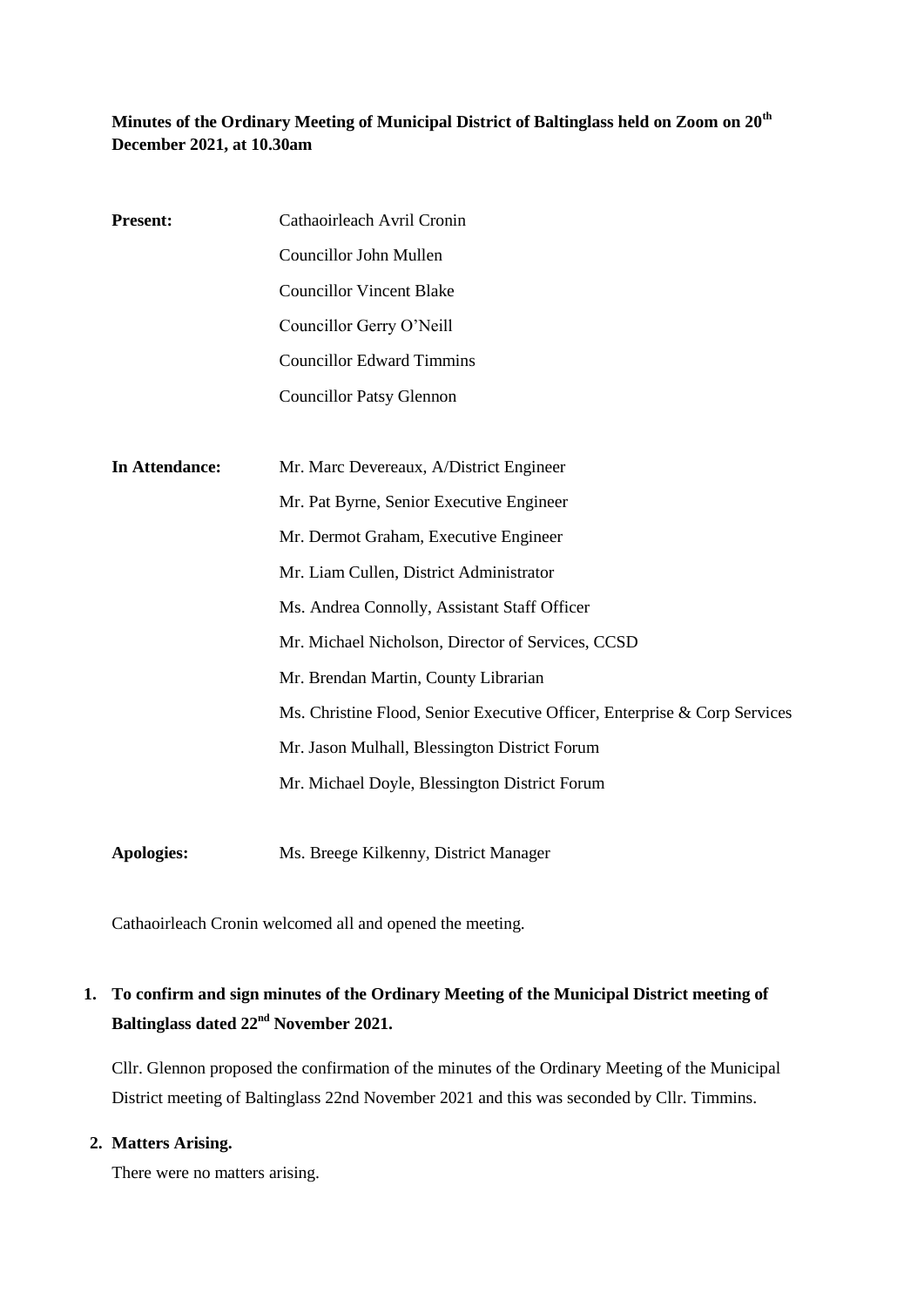#### **3. To consider Part 8 Application relating to Baltinglass Courthouse & Library.**

Mr. Brendan Martin briefed the meeting on the proposed development of Baltinglass Courthouse and Library. He informed the members that the court services vacated the building in 2013 and since this departure there has been significant deterioration to the building structure particularly with mould and condensation. Following the submission of an RRDF application for the upgrade of Baltinglass Town Square, funding of  $\epsilon$ 560,500 was awarded towards the upgrade of the courthouse. Following investigative works in Autumn 2020 it was found that the local granite in the building was destroyed beyond repair following the fire of 1922 with significant works required to both the roof and walls. DeBlacam & Meagher architects were appointed following the tender process and the proposed works and plans including the necessary changes are estimated at a cost of approximately  $63.5$  to  $64$  million. Mr. Martin advised the meeting that it was recommended that an application for increased funding through the RRDF be made but in early 2021 advice from the Department of Rural and Community Development was to reapply as a separate project and if unsuccessful the €560,500 would still be available. The proposed project would now be a four-part project to include a restored heritage centre on the ground floor, an open courtyard to a memorial garden, an adult library with a tiered balcony effect and a co-working space in the current roof area. The Part 8 application process ran from mid-September to the 3<sup>rd</sup> November and submissions had been made from the public and official bodies. Issues raised had been addressed by the Chief Executive in his report and Mr. Martin read through these issues and the Chief Executive's responses. He advised members that adoption of the Part 8 application would afford Wicklow County Council the opportunity to apply for increased funding under the Rural Regeneration and Development Fund and if successful would increase tourism to Baltinglass and bring a vibrancy to the town. Mr. Michael Nicholson stated that all considerations and recommendations have been taken on board and advised members that the options were to proceed as recommended, to proceed with amendments or to refuse. Cllr. O'Neill noted that the local community's views on this project should be given before he could vote as Baltinglass jail is an historic building in the town and asked if  $\epsilon$ 560,000 is available for a new library is it worth spending more. Cllr. Timmins stated that this is an opportunity for investment in Baltinglass and should not be dragged out any longer. Cllr. Mullen queried if every area of the project is accessible to wheelchair users and Mr. Martin informed him that a lift has been proposed to include access to the top floor which will house the co-working hub. Cllr. Blake stated that he would like to see this project proceed and Cllr. Glennon stated he was in favour of the project. Cllr. O'Neill asked if the vote could be deferred until January as there would be no loss of money and the publics issues could be addressed. Mr. Liam Cullen, District Administrator, asked the members for their vote on this motion.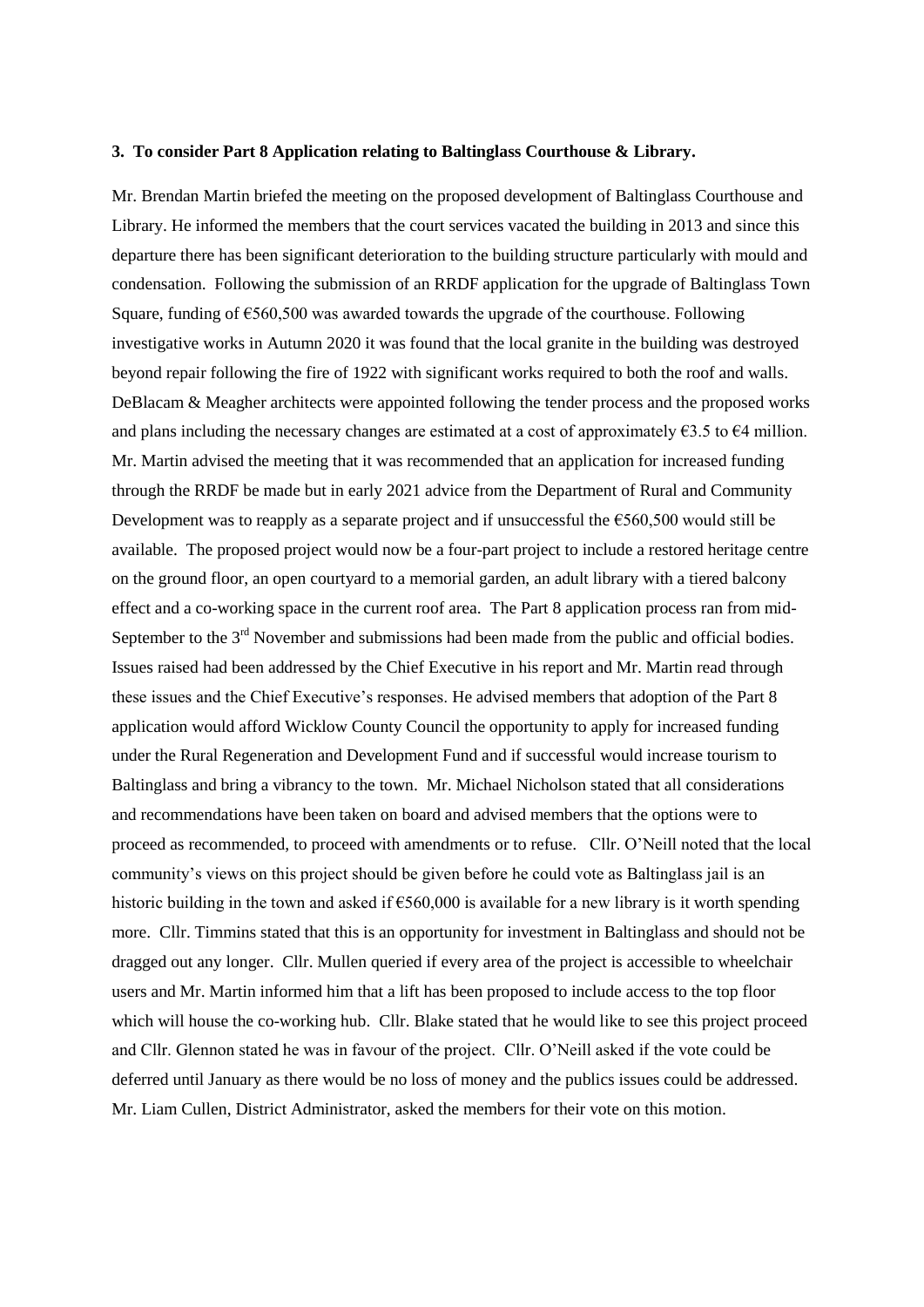| For           | <b>Against</b> |
|---------------|----------------|
| Cllr. Blake   |                |
| Cllr. Cronin  |                |
| Cllr. Glennon |                |
| Cllr. Mullen  |                |
|               | Cllr. O'Neill  |
| Cllr. Timmins |                |

Cllr. Timmins proposed this motion and Cllr. Blake seconded it.

#### **4. To consider Roads Reports (national and non-national roads).**

Following Mr. Dermot Graham's presentation of the non-national roads report the members raised a number of queries. Cllr. Blake queried if work projects are being carried over into 2022 would the resources be carried over also. He also questioned if there was any update from the ESB on works at Beechwood Drive. Mr. Graham replied that all remaining works would be completed early in 2022 and he had been in contact with the ESB regarding the damaged pole at Beechwood Drive.

Mr. Byrne, Senior Executive Engineer, advised the meeting that a new surface course was relayed at Knockroe and following a stage four safety audit more items have been raised and these works will be completed in the New Year. He also advised the members that TII are currently reviewing the barrier work on the N81 and this involves the repair and maintenance of existing barriers. TII are also carrying out upgrades on the lighting at the Lamb Junction and Hollywood with lights being changed to LED lighting. Cllr. O'Neill noted the issue of speed limit reviews had arisen at the previous meeting and asked if there had been any update. He also stated that we are now into winter weather and suggested that this year during bad weather a temporary crew be put in place to look after local rural roads. Mr. Graham informed the meeting that a project was launched last week by the Minister for Transport and operated by DTTAS. The Speed Limit Appeals Procedure allows members of the public to object and appeal existing speed limits contained within a Local Authority's current Speed Limit Bye-laws. This new process will highlight certain speed limits which are considered inappropriate and require investigation. Mr. Graham added that an internal speed limit review is ongoing at present in Wicklow and will seek an update from the Senior Engineer.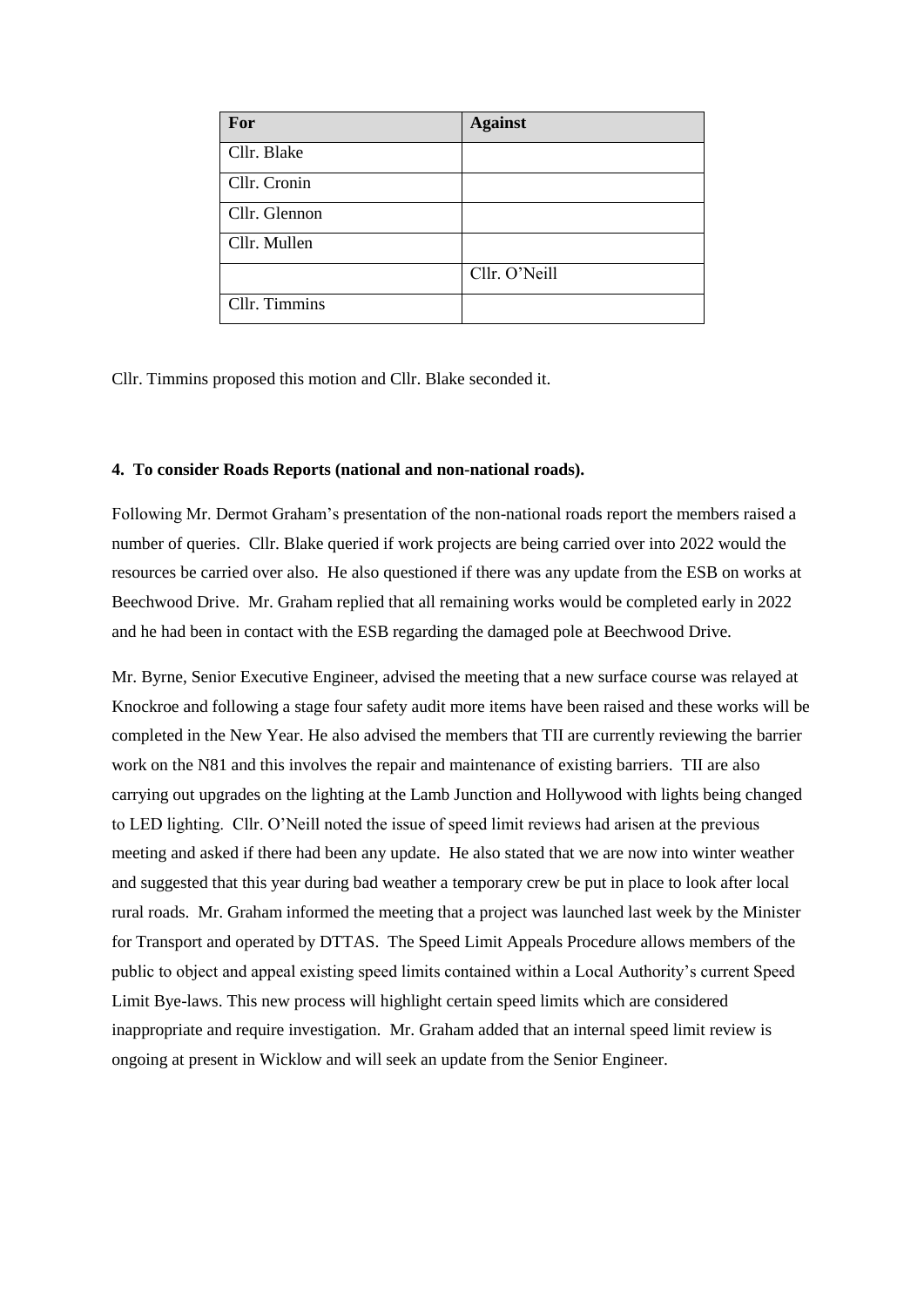## **5. To consider a proposal from a Blessington Twinning group to formally twin Blessington with O'Neill City, Nebraska, USA.**

Marc Devereaux, Senior Engineer Environment, attending in Ms. Kilkenny's absence, informed the meeting of the provisions in which twinning can take place under the Local Government Act. Also joining the meeting was Ms. Christine Flood, Senior Executive Office, Enterprise & Corporate Services. Cllr. O'Neill gave a brief history on the relationship between Blessington and O'Neill city and the contacts that had been made through the secondary schools in both towns. He stated that this issue had been raised at a number of meetings in the past and presentations given from the Blessington Twinning Group. He advised that the elected members gave their friendship and support of this twinning proposal at the October Baltinglass MD meeting in 2017. He informed the meeting that he was unaware that a formal agreement could be made and only a community agreement is in place currently. He proposed that Blessington formally twin with O'Neill City and stated that this twinning agreement has already been formally completed from the O'Neill side. Cllr. Glennon seconded this proposal and noted that this has been ongoing for a number of years and should be fully ratified. He added he would fully support other twinnings also and has checked the status of the Coollattin connection and advised that there is a formal twinning agreement in place and would hope to see this proposal get the same status. Ms. Flood advised members that  $63,000$  is allocated to the Baltinglass MD for twinning. She advised that there is a need for some formal documentation and although very supportive of the work that goes into setting up these links she stressed the importance of identifying the cultural and sporting links, the membership aims and objectives of the group and the costs involved. She raised concerns that certain specifics must be put in place prior to twinning and voiced her concern on voting on this proposal without this paperwork. She read out Section 75 of the Local Government Act which stated that "A local authority shall not enter into an arrangement under subsection (1) unless, having had regard to the following matters, it is satisfied that the arrangement is justified:

(a) the benefits likely to accrue to its administrative area and the local community

(b) the social, cultural and general interests of its administrative area and the local community, and

(c) the total cost involved.

Cllr. O'Neill stated that visits have already taken place and there were no costs involved. Cllr. Timmins suggested an amendment to the proposal to include "costs must be approved by Baltinglass Municipal District". Cllr. O'Neill seconded this amendment and Cllr. Glennon concurred with Cllr. Timmins that costs can be further developed at future meetings and asked for a vote to be taken. Cllr. Mullen stated that as the district does not have a large town council and with a very small budget in place he agreed with Cllr. Timmins suggestion and to proceed with the vote. Cllr. Cronin asked the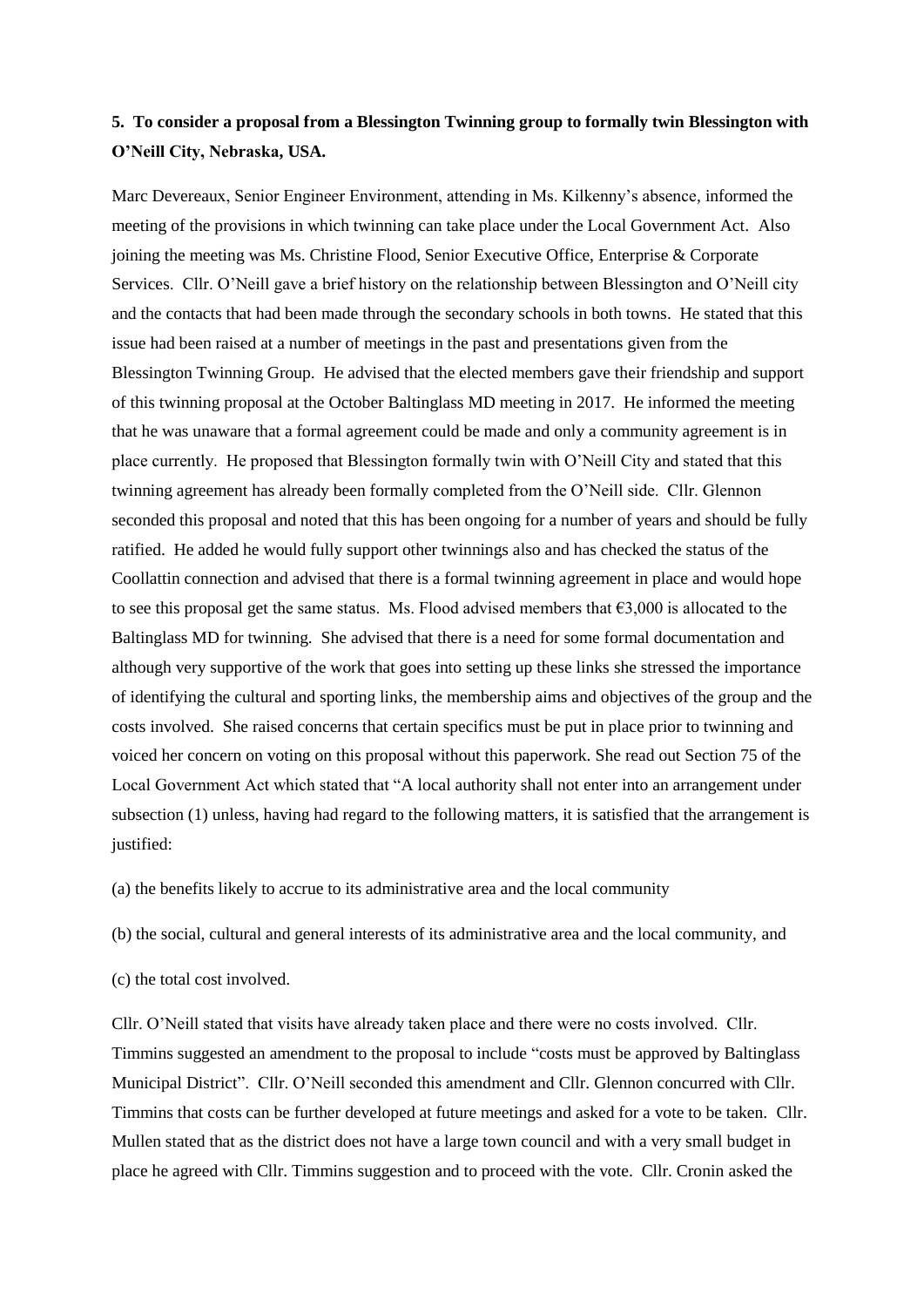members if they wanted to proceed with the vote and to include the following amendment to the proposal "the budget of twinning will operate within the parameters of the Baltinglass Muncipal District".

| For           | <b>Against</b> |
|---------------|----------------|
| Cllr. Blake   |                |
| Cllr. Cronin  |                |
| Cllr. Glennon |                |
| Cllr. Mullen  |                |
| Cllr. O'Neill |                |
| Cllr. Timmins |                |

Cllr. O'Neill proposed this motion with amendments and Cllr. Glennon seconded it.

## **6. To consider a proposal from a town in Italy, Castel Maggiore, to formally twin with Blessington – presentation on twinning proposal to be made by Blessington District Forum.**

Mr. Jason Mulhall, Blessington District Forum, thanked members and the District Administrator for the information on the twinning process and advised that this is a proposal to explore twinning with Castel Maggiore and not a formal request. He advised the meeting that an invitation was extended to Blessington District Forum in November 2019 to twin with Castel Maggiore and the Forum propose to explore how this can be expedited. He added that the process has started and both towns have historic similarities and populations. Following a presentation from Mr. Michael Doyle of the Blessington District Forum Cllr. O'Neill welcomed the possibility of twinning and noted it would be of benefit to Blessington. Cllr. Timmins thanked both for their presentation and offered his support to this initiative. He noted that twinnings are generally driven by individuals and relationships and can foster growth and shared cultures between towns and are a great benefit to young people. All members fully supported this initiative and welcomed the opportunity to work with the Blessington District Forum to progress this proposal.

#### **7. Correspondence**

Mr. Liam Cullen, District Administrator, advised the members that a meeting had been arranged with the Minister for Transport on the N81 and this would take place tomorrow at 3pm via Zoom. He also advised that following the announcement that  $\epsilon$ 100,000 has been allocated for Blessington to support the development of a masterplan for its future development and submissions are welcomed from the members.